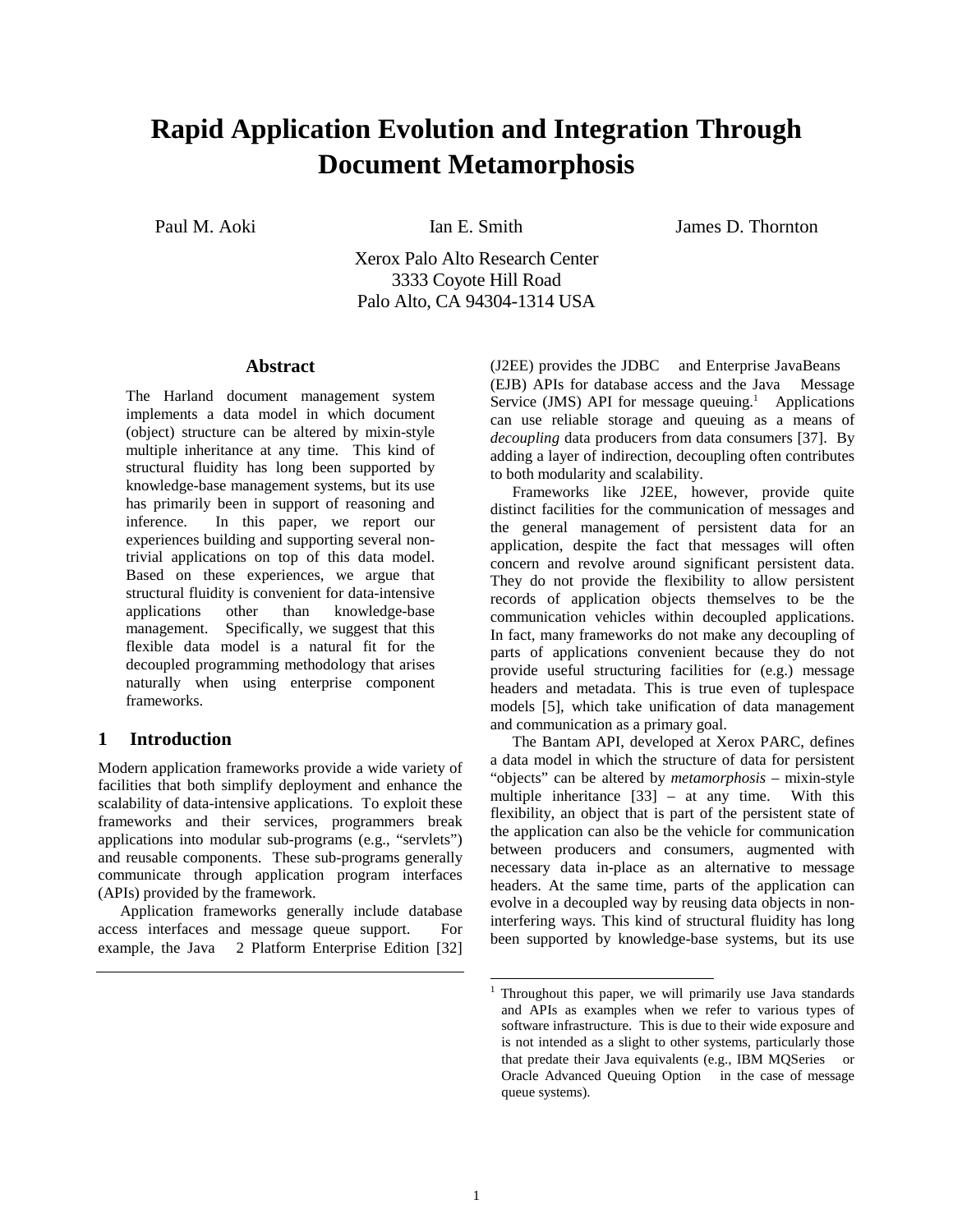has primarily been in support of reasoning and inference (e.g., the dynamic construction of ontologies [10]).

 With the Bantam API, we have been able to gain experience with structural fluidity for several non-trivial applications outside the context of traditional knowledgebase management. We suggest that this flexible data model is a natural fit for the decoupled programming methodology that arises naturally when using application frameworks. Bantam promotes a program structure that "feels" like object persistence, but encourages queue-like decoupling

The paper is organized as follows. In Section 2, we give a brief overview of the data model underlying Bantam and the current implementation of that data model in the Harland system. In Section 3, we describe how we documented our experiences – both the systems we studied and the means by which we gathered the information. Section 4 provides an overview of a Bantam application as context for Section 5, which describes the specific lessons we learned. In the final two sections, we place Bantam and Harland in their context in the academic literature and then summarize our findings.

## **2 Current system**

The rest of the paper requires some understanding of both Bantam and Harland. Since neither has appeared in the literature to date, we provide a brief overview.<sup>2</sup> In this section, we first describe the data model supported by the Bantam API. We then sketch the current implementation of the Bantam API in the Harland document management system.

#### **2.1 Data model**

The current model evolved from a simple property store. Property stores are an old idea, dating back at least to logic databases based on (physical) *k*-ary relations [20]. Our notion of a property is more complex than that of such systems.

The Bantam data model features three primary elements: *documents*, *properties* and *schemas*. Documents roughly correspond to persistent objects and have system-generated identifiers. Properties are named data values associated with a document. Schemas are named groups of properties and impose constraints (e.g., type and arity) on their member properties. A Bantam data space consists of a set of documents and their properties, with schemas defining significant structures that documents can assume.

Documents are primarily persistent containers for properties. However, the Bantam model also includes *collection documents* (documents containing other documents as members) and *content documents* (documents having file contents separate from their properties and accessible through a read/write API). A document may have an arbitrary number of properties, each one uniquely identified by a simple text name.

A document property has a name and one or more values. A value is typically a simple data value, such as an integer or a string. $3$  Properties with multiple values have bag semantics, i.e., there may be duplicates and no consistent ordering is guaranteed. Individual property values may be added to or removed from documents at any time as long as schema constraints are not violated.

A schema is a named group of properties with constraint definitions. A schema defines a regular structure that individual documents may have and typically corresponds to a "role" that a document object may play within an application. The constraints on a property specify the data type of its values and restrict the number of values. For example, the abstraction of a "todo list item" might be defined by a schema with four properties: Subject, a single text string; Received and Deadline, single date fields; and Categories, an optional text string property that may have many values. Schemas may overlap (contain the same property or properties), but definition of inconsistent schemas is disallowed.

A document with properties satisfying all the constraints of a given schema is said to *conform* to that schema. A schema may also be *enforced* on a conforming document, which causes the system to reject any modifications that would change the document to become non-conforming. A document does not have to have a single or even primary schema; it may have any number of schemas enforced, or none at all. Schemas are enforced on individual documents and may be enforced or unenforced at any time as long as there are no conflicts. In addition, documents may have any number of properties that are not part of any enforced schemas, again as long as there are no conflicts with the enforced constraints.

Queries may be used to retrieve sets of documents based on the values of their properties and/or the schemas enforced upon them. A variety of common query operators for property values are supported and composite queries may be built using AND, OR, and NOT but the model provides no support for joins. There are some additional query operators to address collection membership, content indexing, and single vs. multiple values.

<sup>&</sup>lt;sup>2</sup> Additional, detailed information about the Bantam API and the Harland system may be obtained from the system documentation [34] contained in the public Harland software distribution. As of this writing, this distribution can be obtained from the Xerox PARC Web site, http://www.parc.xerox.com/harland/.

<sup>&</sup>lt;sup>3</sup> The current implementation, written in Java, does permit arbitrary Serializable objects as values.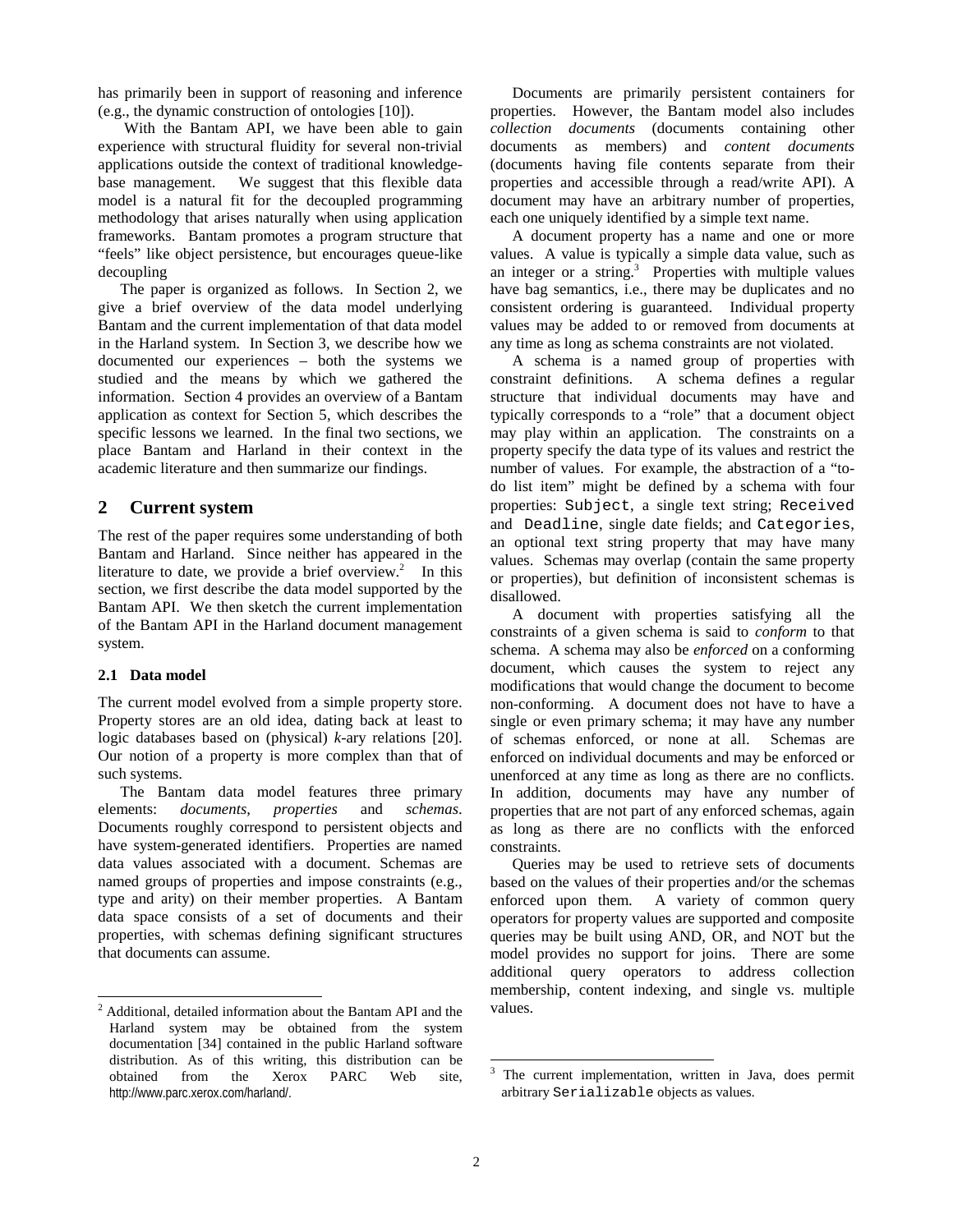

**Figure 1: Bantam schema usage.** 

The support for structural fluidity in the Bantam data model derives from the fact that properties can change and schemas can be enforced and unenforced throughout the execution of applications. The mixin-style multiple inheritance of document structure derives from the fact that documents may have a mix of schemas enforced or property groupings that have yet to be codified by schema at all.

We now give an example of schemas usage. Figure 1 shows a base document with textual content. The document enters a user application *A* as an email message and is added to the repository (step  $(1)$ ). Because of its source, application *A* might choose to enforce the "email" schema after setting the requisite property values (step (2)). Later, an application *B* using the same repository might detect the addition of the document, classify it as a request for action, and choose to enforce the "to-do" schema on the same document (step (3)). Observe that some of the to-do schema properties overlap with the email schema properties; in this case, the property values are fully shared between applications *A* and *B*.

The data model described above evolved through experience with building and using two earlier property store systems. The first of these, Presto [8], featured a simple data model that was very close to the present Bantam model except that it did not include schemas or any other form of enforceable constraint. The Placeless Documents system [9] followed Presto and featured a considerably more complex data model in which properties existed in hierarchies on documents, multiple instances of properties were supported with distinct subproperties, and every document could have both shared properties and personal properties for each system user. As with Presto, Placeless Documents did not intrinsically support schemas or constraints on properties. Both Presto and Placeless Documents were created to explore novel approaches to document management by end-users. The Placeless Documents system, however, was also used as infrastructure for the development of a number of internal applications. Through their experience writing such applications, programmers recognized a need for documented structures and enforceable constraints.

Bantam-style schemas first appeared in a support library for Placeless Documents. Thus Harland was grounded from the beginning in software development experience.

#### **2.2 Implementation**

Harland is our current implementation of the Bantam API. The entire system is written in Java. The current release contains about 26,000 lines of code (26 KLOC).

Figure 2 provides an abstract view of the Harland internal architecture. Harland is organized into five main sections, indicated by the shaded backgrounds in the figure. The first two sections implement a middleware query processor and a content management interface, respectively. A third section manages the organization of properties in a relational store as well as the associated metadata. The final two sections provide "glue" between Harland and the Bantam API, and between Harland and its underlying storage mechanisms. We now discuss each of these sections in turn:

*Query processor*. Harland includes a relatively generic middleware query processing architecture. Query rewrite and optimization produces a graph-structured query plan from the application's query. A query processor interprets the query plan. Since Harland is built on top of a relational store, the query processor constructs SQL queries, issues them to the backend DBMS and assembles the rows into an internal document representation (IDoc).

IDocs are inserted into a cache as they are constructed. At the Bantam level, the application sees only a handle to the cached IDoc and never obtains a reference to the IDoc itself, which simplifies cache eviction. Memory is conserved by incremental (demand-



**Figure 2: Harland internal architecture**.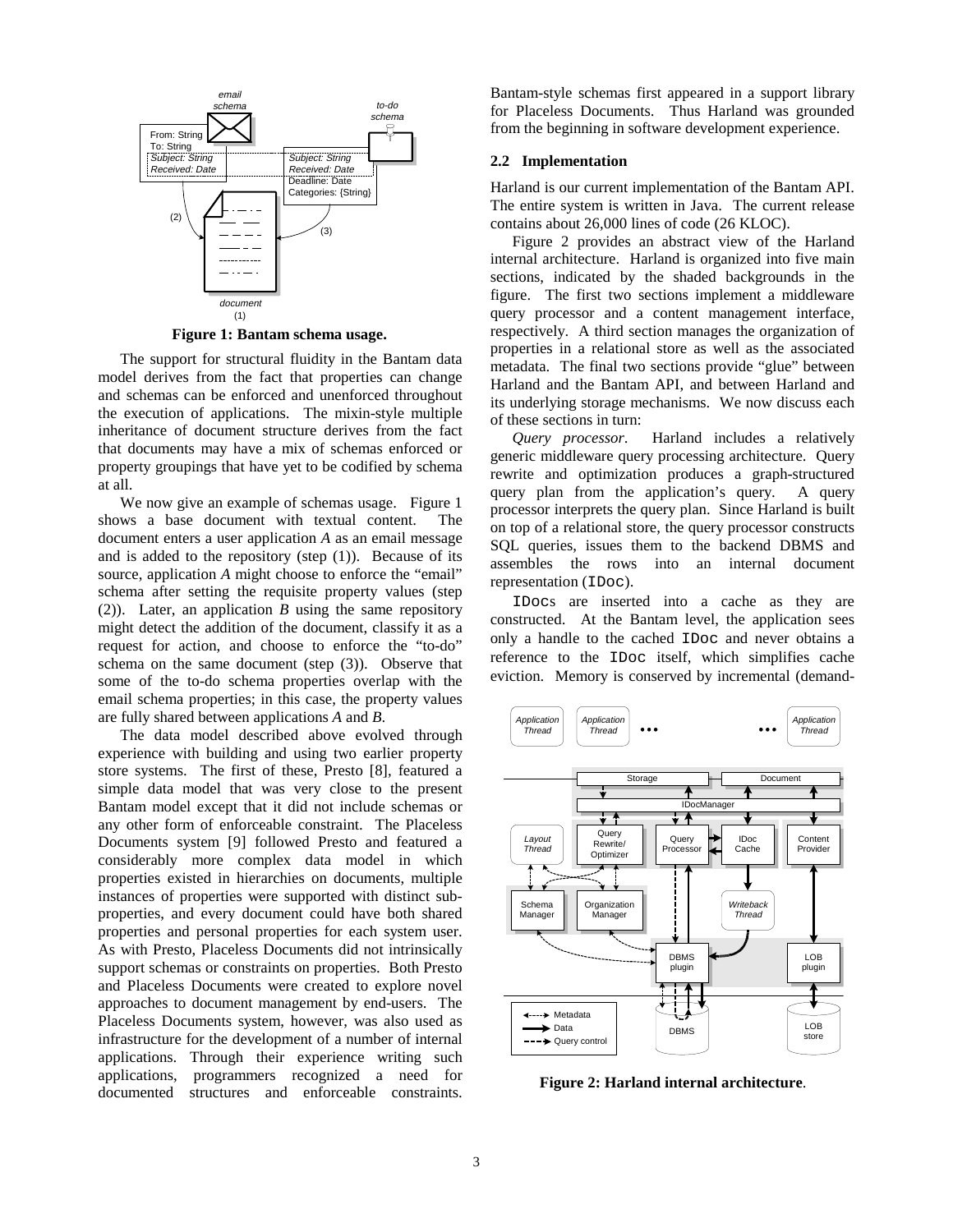driven) materialization of SQL query results and by soft cache size limits.

The system is internally multithreaded as well as thread-safe at the API level. For example, an application thread can be accessing the properties of a cached document while a second application thread is issuing a query and the internal writeback thread cleans the document cache "in the background." Internally, document-level lock management is centralized in the cache interface.

*Content management*. Harland's content management section is similarly generic. This section exports a simple interface similar to "large object" (LOB) interfaces. The LOB (content) store need not be the same as the property store.

*Property storage management*. The most interesting (and currently least complete) part of the system deals with the organization of the properties into rows (the organization manager), the organization of properties into schemas (the schema manager) and the metadata needed to manage changes to both.

An important idea behind the design of Harland is that the formal expression of application data structures through schemas provides opportunities for automated optimization. Harland presently uses schemas as implicit hints about data access patterns for automatic prefetching. When an application first accesses a document, the properties are normally not all materialized into the cache immediately, to avoid loading the cache with data that may go unused. Instead, Harland loads (and stores) properties in schema groups whenever possible, so if one property in a schema is required, all the properties in that schema will be loaded. Harland prefetches aggressively to reduce round trips to the backend DBMS. For example, the translation of application queries to SQL is arranged so that the result stream from the DBMS query includes all properties contained in any schema touched by the original query.

Properties are stored in cache IDocs in groups called internal slices (ISlices) that are intended to be minimal units of co-retrieval. Part of the role of the organization manager is to define ISlices. Schema groupings cannot be used directly because they are subject to constant change. Presently the schema manager uses a simple fixed allocation strategy that is heavily influenced by schemas but also somewhat dependent on order of accesses. More sophisticated dynamic strategies are possible but are a matter for future work.

Schemas can also serve as hints for decomposing properties into tables, which would also be managed by the organization manager. For example, all the singlevalued properties of a schema could be laid out as columns of a table. Given the highly dynamic nature of the data model, the decomposition decisions and the corresponding query translations could become quite complex. Although anticipated in the design of Harland,

such sophisticated approaches to backend data management have not yet been implemented. Presently, Harland uses an organization with one row per property.

The schema manager maintains the persistent record of all enforced schemas, detects conflicts, and keeps track of which schemas are enforced on which documents. The persistent records of schemas and enforcement are currently maintained in the same DBMS as the property data but in separate tables.

*Bantam API support*. Bantam's data structures and interfaces were designed to be intuitive and objectoriented. However, Harland's internal document structure is designed with efficient construction and caching in mind. Similarly, Harland's internal query structure makes assumptions about Harland's architecture that have nothing to do with Bantam per se. Translations between Bantam and Harland data structures occur in a layer that "sits above" the rest of Harland.

*Storage interface support*. Implementation-specific aspects of both the property store and the LOB store are factored into extension interfaces. Harland currently supports Oracle 8i and Postgre $SQL<sup>4</sup>$  as property stores, with support for Hypersonic  $SQL^5$  under development. Either the DBMS used for the property store or the local file system may be used to store document content. DBMS access is through the JDBC $TM$  API.

## **3 Method**

Bantam defines a programming interface, and Harland is an implementation of that interface; both are exposed to programmers rather than end-users. Consequently, the experiences reported in this paper are distilled from exercises in application programming. However, the applications described here were not academic software in the sense of software written solely by the authors for their own use. Bantam and Harland have been used by a variety of programmers, both inside and outside of PARC. All but one of the applications described here were deployed for use, one for nearly two years.

In this section, we discuss how we collected the experiences reported in Section 5. We first (briefly) describe the applications in question. We then describe our data collection and analysis methods.

#### **3.1 Applications studied**

We describe applications built on top of the Bantam API. These applications have been written over the last two years and, as previously mentioned, the API and its implementations have evolved.

The following non-commercial systems have been built on top of Bantam within PARC, some of which were

<sup>4</sup> http://www.postgresql.org/

<sup>5</sup> http://hsql.oron.ch/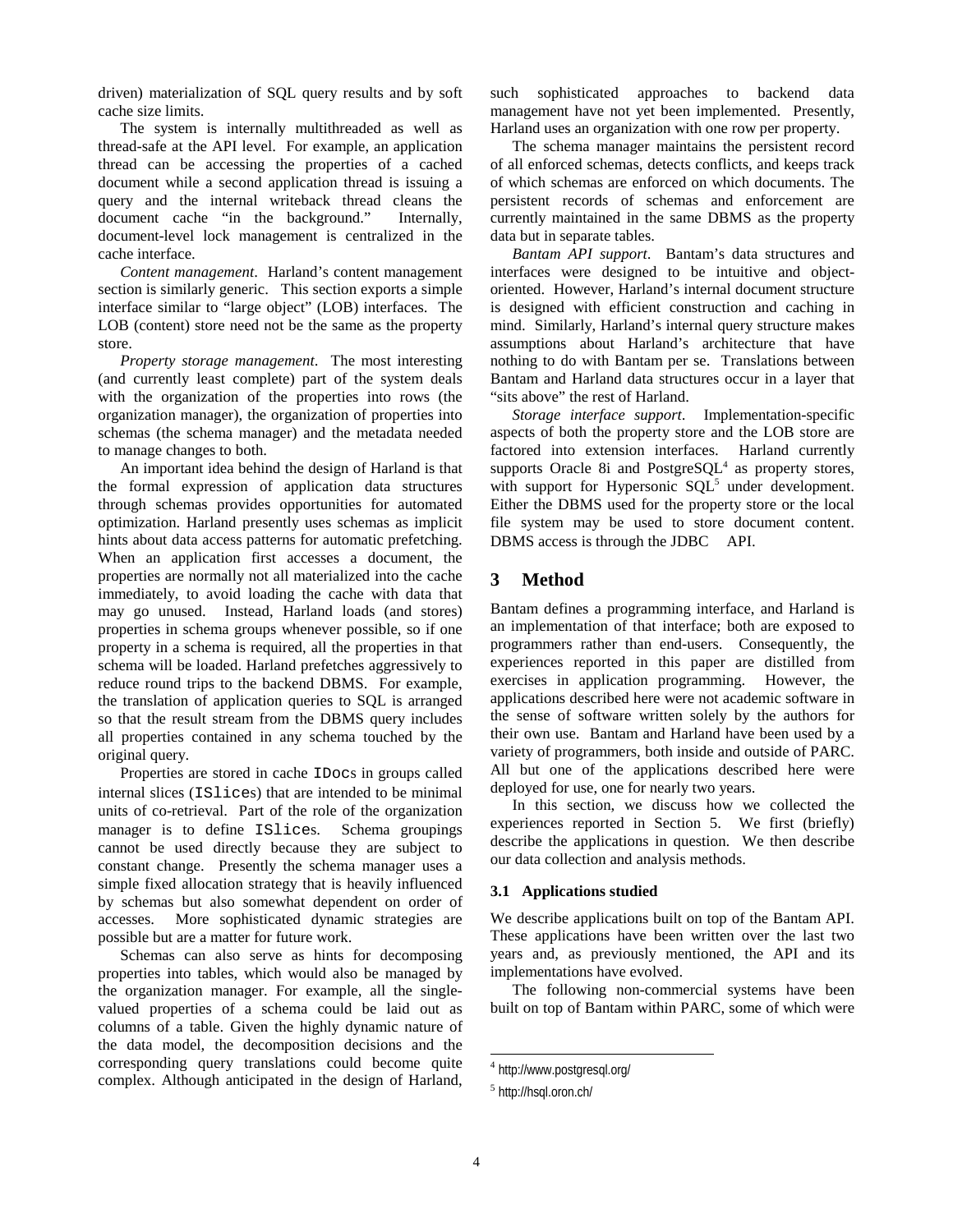deployed within our organization for a significant period of time:

*Dealer*. The first application was a Web-based internal scheduling application. The system consisted of 2 KLOC, written in a few days by one developer and in continuous use for nearly two years.

*Raton Laveur* (version 1). The next application was a prototype of a personal information management (PIM) system [2]. The first major version of Raton Laveur itself went through an iterative design process over the course of seven months. The final result was 12 KLOC, again written by one developer.

*Placeless Portal*. Members of the Placeless Documents project built a framework for rapid development of workgroup information portals. This framework consisted of 15 KLOC, written by four developers over a period of three months.

*Raton Laveur* (version 2). The second major version of Raton Laveur used electronic mail as a channel for tracking personal activity. A variety of end-user, message-driven applications – calendar management, sales lead management, etc. – were subsumed into a common infrastructure. The various applications shared a substantial amount of state. The project consisted of over 60 KLOC and six developers over the course of six months.

Another application, *RNC*, is being written using Harland as a persistent store. This project has been underway for about three months with four active developers. However, it is not yet complete, so it will not be discussed further.

Two commercial software projects within Xerox are evaluating Harland for adoption as a repository component. As part of this evaluation, Xerox programmers have written software to "bridge" between the internal object models of the existing application software and Harland's document model. The two applications are:

*QE2*. This is a job-management system, originally developed at Xerox PARC, specialized for the task of printing and shipping technical documentation on demand.

*DocuShare*<sup>™</sup>. DocuShare<sup>™</sup> is a document management system that was originally developed at the Xerox Webster Research Center and is now a commercial product  $[26]$ .<sup>6</sup> The system provides a customizable Webbased user interface as well as underlying facilities that are very similar to those of WebDAV [12]; however, unlike WebDAV, documents are strongly typed, and these types strictly determine the documents' properties.

#### **3.2 Data collection and analysis**

It would take an large amount of quantitative data to draw conclusions in a qualitative (e.g., statistical) sense. In this subsection, we mean "data" in the sense of, e.g., qualitative sociology – that of evidence generally supporting a hypothesis.

The lessons described here were obtained by various means. Some of them are taken from first-hand experience, i.e., from involvement in the construction of the software. Some of them are derived from inspection of software produced by other programmers. Finally, some of the information presented here is based on interviews with application developers.

We performed informal, "semi-structured" interviews – i.e., based on a known initial agenda but not fixed to a standard questionnaire. This form of interview is frequently used in iterative design [24] and is particularly appropriate for eliciting comments on issues other than those that have been preconceived as relevant [21]. Questions generally increased in specificity from the very general ("Have you written a database application before?") to the merely broad ("Can you compare Harland's ease of use to that of JDBC?") and the fairly narrow ("Did you define your schemas in a separate data design step? If so, did you find it necessary to add schemas after that design step?"). We interviewed all of the application developers who were available to us (i.e., who were still employed by Xerox). This constituted a group of ten interviewees. Group sizes of this order are generally too small for meaningful quantitative analysis but are quite common in ethnographic studies and system design evaluations.

Once we had gathered our notes, we performed a standard topic clustering [21] to identify common themes. These themes are what have been summarized in the next two sections.

# **4 Inside a Bantam application**

It is difficult to explain some of the general experiences of Bantam users without explaining how a Bantam application might be structured. In this section, we give a brief introduction to a sample Bantam application. We have formulated this discussion in general terms, based on our own experiences, code examination and some interview content.

Most of our applications have been built in an application server environment. In particular, much of our experience has been with applications built using the commercial Orion Application Server from Ironflare AB.7 One application was built using the freely-available Tomcat platform.<sup>8</sup> Note that the use of an application server – even a servlet engine like Tomcat – does not mean that the applications are necessarily Web-based. For example, as described in Section 3.1, Raton Laveur was structured around electronic mail and other types of external messaging infrastructure.

 $\overline{a}$ <sup>6</sup> http://docushare.xerox.com/

<sup>7</sup> http://www.orionserver.com/

<sup>8</sup> http://jakarta.apache.org/tomcat/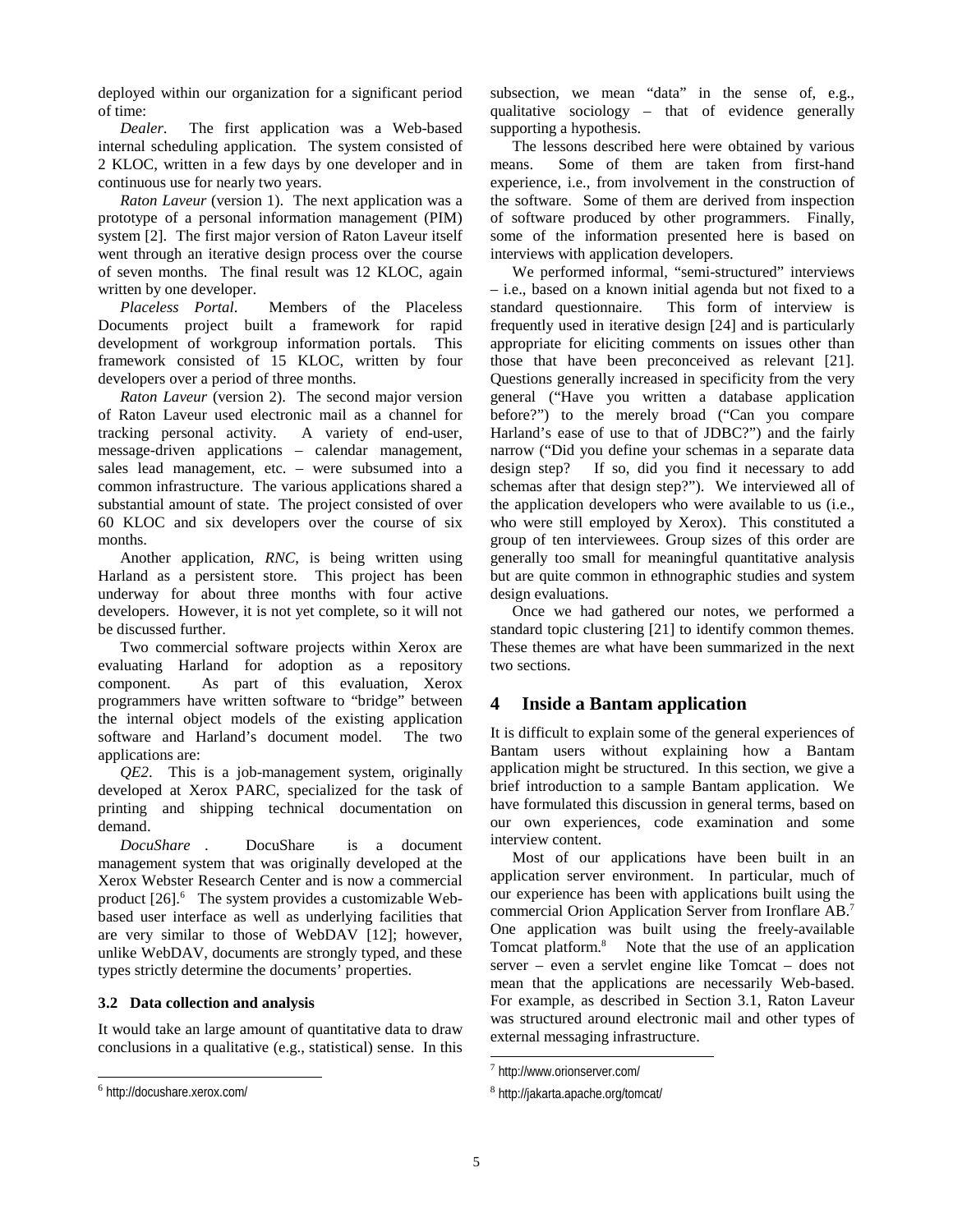

**Figure 3: Bantam application example.**

Figure 3 shows how a message-driven application is constructed using Harland as an internal work-queue system. Specifically, it suggests a design pattern involving the use of a data structure that is really more like a tuplespace [5] than a queue. Here, *worker threads* continually query for documents whose properties and/or enforced schemas match their input criteria. These documents are processed and then made available for other workers. Documents are never removed from the work-queue, since the work-queue is simply the Harland repository. Instead, workers explicitly synchronize by setting new document properties or modifying the values of existing properties and enforcing a schema.

Documents in a Bantam application correspond to different kinds of modeled entities. Some "documents" correspond to what we normally think of as electronic documents, e.g., incoming and outgoing email messages and their attachments, Web pages produced as part of a user interface, etc. Other "documents" correspond to what we often think of as application objects. For example, users are modeled using documents; document properties contain passwords, preferences, and other userrelated application state. Finally, some documents correspond to nascent or partial results of some computational process. For example, consider the assembly of an automated email reply. Different portions (e.g., attachments or enclosures) will be processed separately and then assembled into the final result that is sent to a recipient. While each portion is being processed, it may have an existence separate from the final email message. This might make sense, for example, if it had been reused from a previous reply message.

Putting it all together, we see that the programming model represented by Figure 3 is not quite like that of a conventional database-backed application, a tuplespace application, or a queue-structured application. Unlike the database application, Bantam documents serve as a basis for internal application events and coordination; for example, the addition of an "email attachment" schema to

a document might signal that the attachment must be encoded for email transmission. Unlike tuples in a tuplespace application and messages in a queue application, Bantam documents are not inserted into an infrastructure by a sender and consumed by a recipient; instead they are persistent records around which coordination occurs.

# **5 Summary of experiences**

In this section, we discuss a wide variety of lessons learned from building Bantam applications. These vary somewhat in their level of abstraction. First, we describe some general advantages of Bantam over alternatives as described by the application programmers. Second, we turn to a more specific description of ways in which it (qualitatively) appeared to speed application development. Third, we discuss how Bantam mechanisms appeared to simplify the integration of applications and fragments of applications within a large system. Finally, we share some difficulties introduced by the Harland implementation.

## **5.1 General applicability**

Our developers felt that the Bantam model provides a combination of flexibility, structural support, and conceptual accessibility that effectively supports development of persistence features for a variety of applications. The specific advantages they described fell into three general categories: the benefits of dynamic object structure, the (potential) benefits of strong physical data independence, and the benefits of providing a data model other than that provided by the programming language.

*Dynamic data structure instances*. Harland is well suited to the development of any application in which document structure can vary over the lifespan of the document. For example, DocuShare<sup>™</sup> manages a variety of persistent objects of direct interest to users, such as documents and calendars. An administrator can customize the definitions of these user-visible objects at runtime, so the repository must have a corresponding degree of flexibility.<sup>9</sup>

This flexibility is consistent with the use of property stores in general. (For this reason, electronic catalogs often use data representations similar to property stores [16].) However, simple property stores do not provide enough structure to satisfy programmers working in

<sup>9</sup> Many data models (e.g., those defined by common Internet standards such as WebDAV [12], LDAP [36], RDF [19], and XML with XML-Schema or DTDs) have very flexible structuring primitives. However, the equivalent of schema definition and enforcement is typically performed using mechanisms such as configuration files. Most repositories do not permit on-the-fly structural modifications like those described here. However, see Section 6.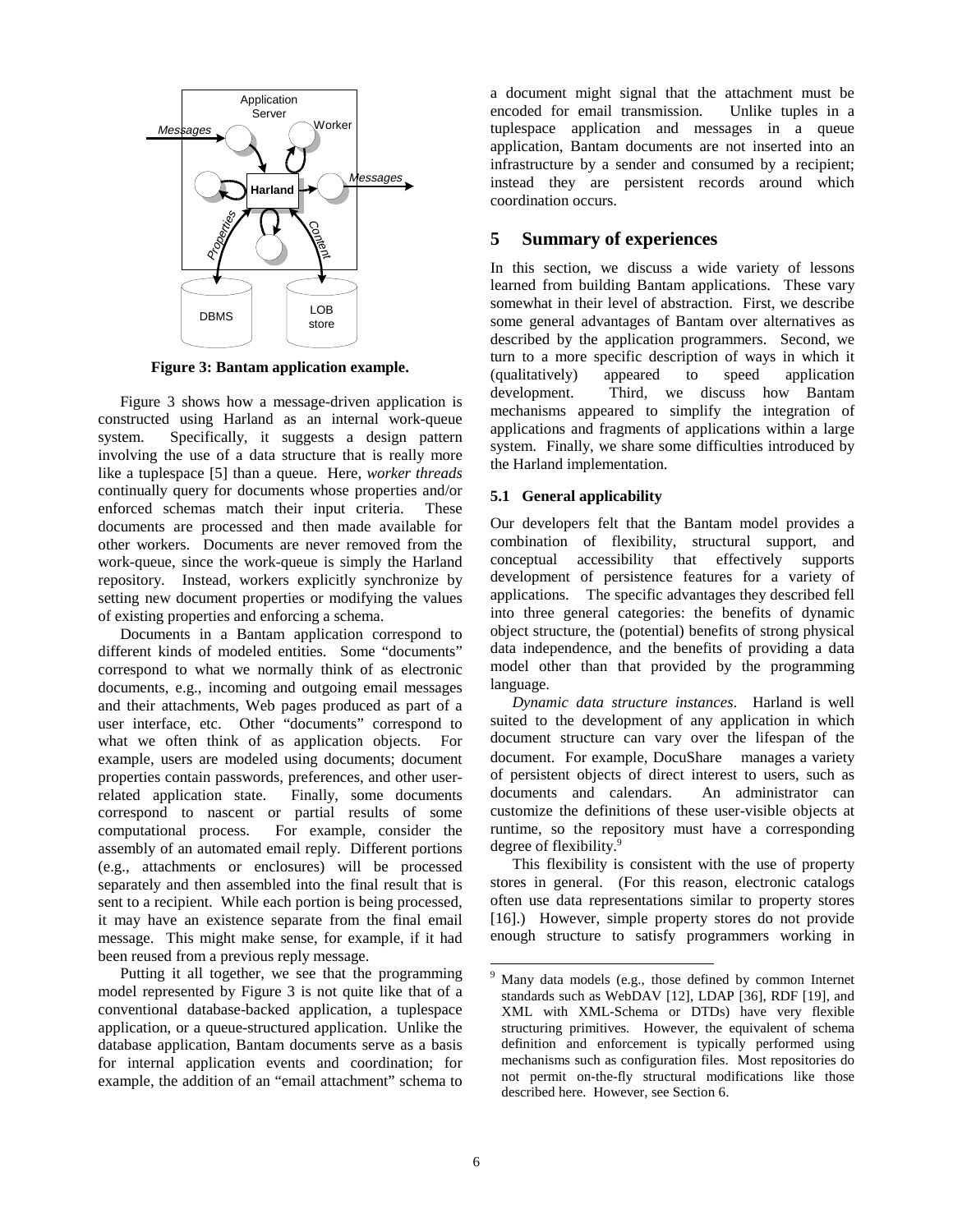strongly typed implementation languages. Bantam better supports the practice of programming by providing the mechanism of schemas, which codify decisions about how to use the property store in a way that is automatically enforceable. This provides developers with reliable documentation of the regular structures that exist. It also eliminates the need for much verification code in the application without giving up the assurance that errors will be automatically detected early. These are exactly the benefits associated with strong type-checking, applied to the context of a flexible property store.

*Potential for storage optimization*. The specification of structural regularities in terms accessible to the system also opens great opportunities for optimization of storage layout and retrieval using a relational DBMS, as introduced earlier in section 2.2.

*Loose language binding*. While a close conceptual match to the implementation language is certainly an advantage, as discussed in the next section, one can also argue that the Harland distinction between the persistence mechanisms and the basic programming language mechanisms is valuable. It may be helpful in general to consider persistence questions, such as which data items should be preserved, separately from the class structure of an application implementation.

One advantage of such a separation is that it permits structural arrangements for persistent data that cannot be directly represented in the class structure of the implementation language, such as multiple-inheritance structures with a Java implementation.

Another possible advantage is that the independent evolutions of parts of a system, which are the focus of section 5.3, are less likely to conflict if they do not necessarily involve altering large shared implementation class structures.

Finally, we note that even with a persistence middleware layer closely matched to the implementation language, it is still desirable to think of the persistent data organization separately from the code because there is a significant difference between working copies of data in main memory and persistent data on disk. Code may also need to evolve without requiring all stored data to be manipulated. We think that this justification is analogous to the argument that the design of distributed systems should not attempt to hide the distinction between local and remote objects, because that distinction is fundamental and important [18].

#### **5.2 Rapid development**

A common feeling among the developers was that Bantam "kept simple things simple." They shared some more specific observations as well. These can be summarized as follows: interface simplicity, appropriate abstractions, and the ability to defer (or even eliminate) some aspects of persistent object design and interdeveloper coordination.

*Simplicity*. Because the Bantam model is so simple, application programmers uniformly found it to be more accessible than the standard alternatives. For example, issuing a JDBC query requires a large amount of setup by comparison. JDBC has many abstractions that are due to its SQL-based nature (e.g. java.sql.Statement). Programmers preferred Harland because it introduced fewer novel abstractions. J2EE requires the programmer to learn even more abstractions. Adding to the convenience, the Bantam API tightly binds Harland functionality to the Java language, permitting schemas to be defined by stylized class definitions that are legal Java code for example.

Of course, simplicity comes at the price of expressiveness, the effects of which we discuss in Section 5.4.

*Document-centric abstractions*. The Bantam abstractions are closely related to basic application abstractions for document applications and to the object abstraction for general applications. Fitting application models closely is a strength of standard object-oriented systems, whether OODBs or O-R mapping systems, but these do not offer the structural fluidity of Harland and can have considerable complexity.

*Lazy interface design*. Several programmers were also enthusiastic about the ability to defer the precise definition of classes. Note that the existence and purposes of the documents themselves and their inter-document relationships would usually be defined in a conventional "class design" step. These would generally be accompanied by an initial schema definition. However, schemas were often "layered on" during the construction of software. Sometimes, this was because the need for some properties was recognized between producers and consumers of information, the nature of which would not be known until the producer and consumer were implemented concretely.

*Lazy developer coordination*. By hiding data layout and supporting arbitrary combinations of schemas and non-schema properties, Harland permits extensions to be made easily and with localized impact as an application evolves.

One subtle advantage of this simplicity, identified by one programmer, was the elimination of a strongly distinct "database group" within the development team because persistence facilities were so accessible, and the flexibility and physical independence minimizes the need for strong central coordination of all changes.

## **5.3 Application integration**

Section 4 describes a general structure that could be naturally constructed using (e.g.) a tuplespace system [5]. Bantam allows programmers to define structure for documents incrementally and dynamically (unlike Linda and TSpaces, which provide unstructured tuples, or JavaSpaces [11], which provides structured Java objects).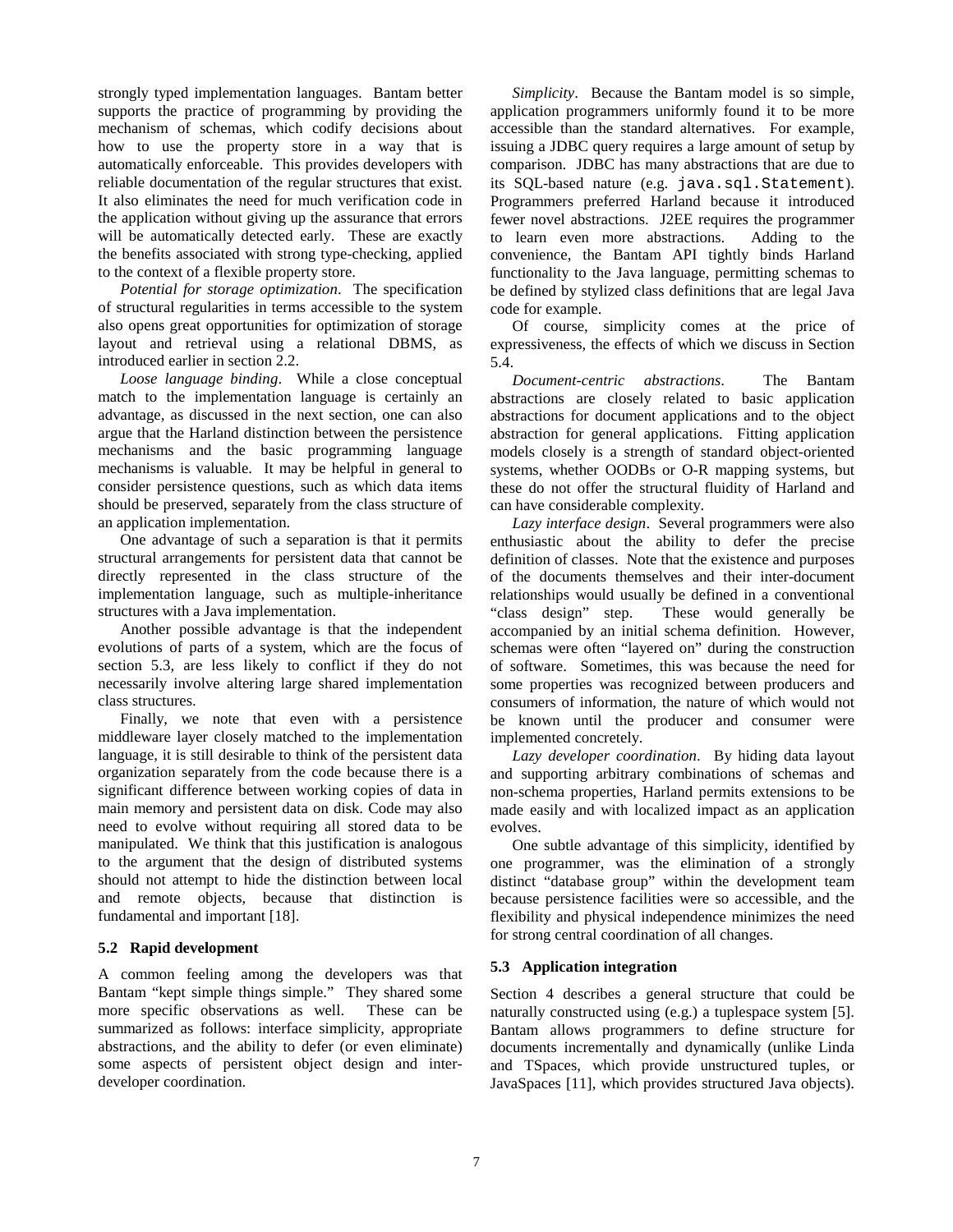It is useful to think of this as a way to allow two pieces of software (a producer and a consumer) to agree on a document "view" without forcing the rest of the software infrastructure to be aware of this view (as would necessarily be the case if documents had a fixed membership in a predefined class).

There are two ways in which we observed application integration occurring with the Bantam model. (Most of our experience in this area is based on the second version of Raton Laveur.) We taxonomize these by how they used schemas:

*Shared documents with disjoint schemas.* Individual objects may become part of distinct applications that are highly independent because each application can enforce its own schema independently of all the rest. For example, an object modeling an email message could become a to-do list item for another application. Assuming the use of simple conventions to avoid accidental property name collisions, the email and to-do list applications could operate quite independently, sharing nothing beyond a known object identifier.

Coordination between such applications, when necessary, occurred through shared schemas. For example, a separate schema might be defined to provide a synchronization token of some kind. In fact, sometimes a schema was defined with no properties at all and enforced purely for the purpose of synchronization.

*Shared documents with overlapping schemas*. Applications may selectively interoperate with the reliability of enforced structure at their interface. This would be the case with the producer/consumer example mentioned earlier. The schemas in this situation serve a role analogous to a formal interface definition in an architecture like CORBA [25]. Harland's support for multiple-inheritance through multiple, and possibly overlapping, schemas allow applications (or pieces of applications) to store whatever data they require and coordinate on only a subset of that data.

In fact, users of Harland for the second version of Raton Laveur encountered cases where multiple consumer components operated on the same objects without explicit coordination between programmers, made possible because the key interface elements were codified in schemas.

We did not observe s*hared documents with subset schema.* In general, schemas are small enough that the explicit construction of subset schemas (equivalent to simple projection views) was not necessary.

## **5.4 Gaining non-trivial experience**

The problem with trying to support applications that will actually be deployed is that the implementors need to think about production requirements. The software is fairly stable, and we gained many practical benefits (hot backup, etc.) just from using a relational database as the persistent store. However, there are several important

features missing when compared to (e.g.) a full J2EE implementation. Some were "simple" in the sense of being implementation holes; most notably, Harland does not currently have a useful range of transactional semantics. Aside from these basic problems, programmers had two major categories of complaints. We summarize these as a lack of scalability and a lack of now-common application services.

*Lack of scalability*. Harland is a research prototype and is generally less scalable than a J2EE implementation. Because Bantam defines its own non-relational data model, we necessarily have to do additional query processing and structural mapping to construct Bantam documents, which takes up CPU. We try to reduce operation latency by caching documents and avoiding frequent connection "context switching," but this ties up memory and other resources, further reducing throughput. Finally, the current prototype cannot easily support largescale parallelism techniques, such as spreading computation across clusters of machines.

*Lack of application services*. Harland is not a component of any existing entire application framework. A J2EE application (to use an example of such a framework) is perceived as "automatically" providing a host of services; the use of Harland in place of any of its component technologies (e.g., EJB) means that none of the services provided by that component are available.

These complaints (which, it should be noted, are complaints about the Harland system rather than the Bantam API) are quite serious. They have, for example, resulted in the third version of Raton Laveur being written against J2EE/EJB.

## **6 Related work**

We first discuss the relationship of Bantam and Harland to other proposals for providing flexible object structure. We then relate the programming style and structure described in Sections 4 and 5 to previous work.

#### **6.1 Dynamic object structure – primitives and implementation**

A wide variety of systems have attempted to provide flexible object primitives. The general goal – shared with Bantam – has been to address the fact that the data structures (object design) of an application must be able to cope with the addition of new types (evolution) in a way that is intuitive for programmers.

Many, if not most, of the key developments in flexible persistent data representation came from early work in knowledge representation (KR) and knowledge-base management systems (KBMS). The trick of layering arbitrary dynamic structures (e.g., frames [10]) on top of simple, fixed 2- or 3-tuples ("vertical schemas") works as well today in PERK [17] as it did in 1967 [20]. (Interestingly, vertical schemas have recently become popular as an implementation technique for electronic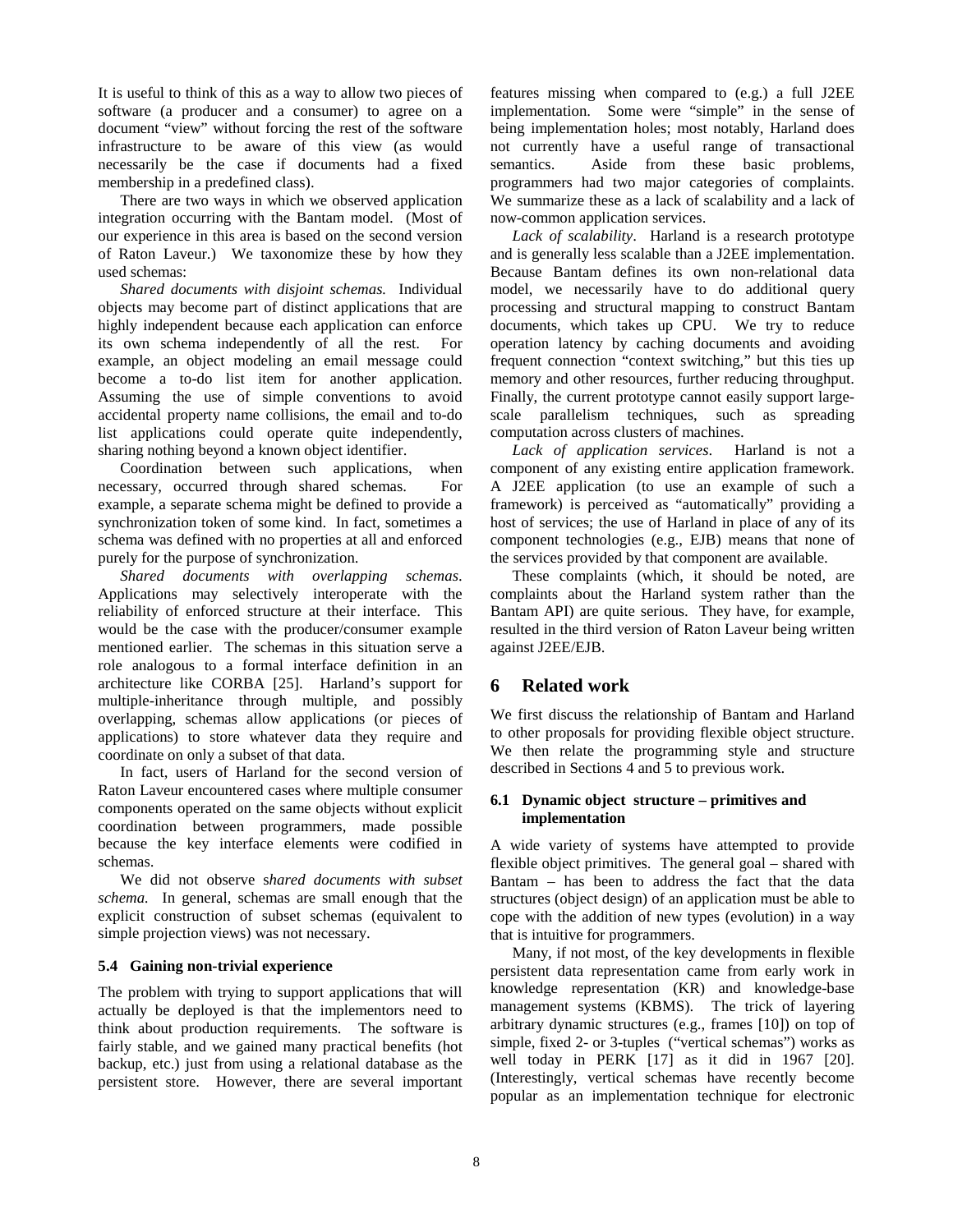

**Figure 4: Models for data-intensive programs.** 

catalog applications [16] for almost exactly the same reasons as those given by KR practitioners.) KBMS implementers have explored both manual (e.g., KEEconnection [1]) and semi-automatic (e.g., KRISYS [7]) decomposition of objects into tables.

Structural flexibility in object databases has been influenced by the KR/KBMS work as well as by later developments in programming languages [33]. Most object management systems use some kind of simple, fixed object decomposition strategy (e.g., VISION [28], clovers [30], roles [13], aspects [27], SaveMe [3]), perhaps with manual input to override the default strategy (e.g., JavaBlend™ [31]). A few systems have attempted to provide semi-automatic algorithms for object decomposition (notably Iris [22]).

Repositories for various kinds of typed information often permit very flexible multiple inheritance schemes. WebDAV [12], RDF [19] and LDAP [36] have similar object models in this regard, and the vertical schema implementations of DocuShare  $[26]$ , RDFdb<sup>10</sup> and IBM Enterprise Directory [29] reflect this. Microsoft Meta Data Services (formerly Microsoft Repository) uses a simple object decomposition strategy with manual overrides [4]. Semistructured data repositories share the goal of "flexible" structure, but not the specific manner of flexibility.

We believe that the systems research goal of Harland – the use of schemas as automatic storage layout hints – is unique.

#### **6.2 Object structure vs. application structure**

The discussion of Sections 4 and 5 on program structure give rise to a taxonomic question. Consider the three general approaches of conventional (imperative controlflow) programming, tuplespace programming (e.g.,

 $\overline{a}$ 

Tspaces [37]) and dataflow programming (e.g., AVS [35]). Organizing the system design space along these (not entirely orthogonal!) axes, one can begin to place systems within this space. For example, most application framework programs end up in a fairly conventional style. The internal structure of conventional database engines is usually (at least partially) in dataflow; the internal structure of the Telegraph DBMS is partly dataflow (River) and partly like a tuplespace (Eddy) [14]. Figure 4 illustrates this design space graphically.

We believe that the use of Bantam (as implemented in Harland) leads to a programming style that is more explicitly a hybrid of the dataflow and tuplespace styles. Documents act like messages, but they also act like persistent objects; the "message-like" behavior comes about as a result of changes in the object structure.

#### **7 Conclusions**

We have introduced the Bantam model of structural fluidity through mixin-style multiple inheritance and the Harland prototype implementation. Our experiences with application development using Harland have suggested that there are notable features of this data model for rapid application evolution and integration that commend it for consideration outside the traditional domain of knowledge-base management. The combination of flexibility and assurance of schema enforcement add value for these applications beyond that of many closely related technologies like tuplespaces. We have also found that typical limitations of research software have had the common effect of restricting our ability to gain non-trivial experience with Harland.

As discussed in section 2.2, there is considerably more work to be done in the area of property storage management, particularly concerning the decomposition of properties into tables. Being in the nature of an automatic optimization problem, much more intensive study of the access patterns of particular applications running on Harland is likely to be necessary.

We have delivered two general software releases of Harland. This software is being provided to interested parties with varying degrees of engagement:

First, as we have mentioned, Harland has been provided to groups within Xerox business units. Harland is also in active use by research projects within PARC.

Second, we have initiated cooperative research engagements with selected university research groups. For example, we have funded work at the Group in User Interface Research (GUIR) at the University of California, Berkeley. GUIR co-developed *NotePals* [6], a system that synchronizes, stores and summarizes collections of note-sized documents. The NotePals project has already begun exploring property-based note-sharing [15]. Similar efforts have been undertaken with the Everyday Computing group at Georgia Tech, since this group has

<sup>10</sup> http://www.guha.com/rdfdb/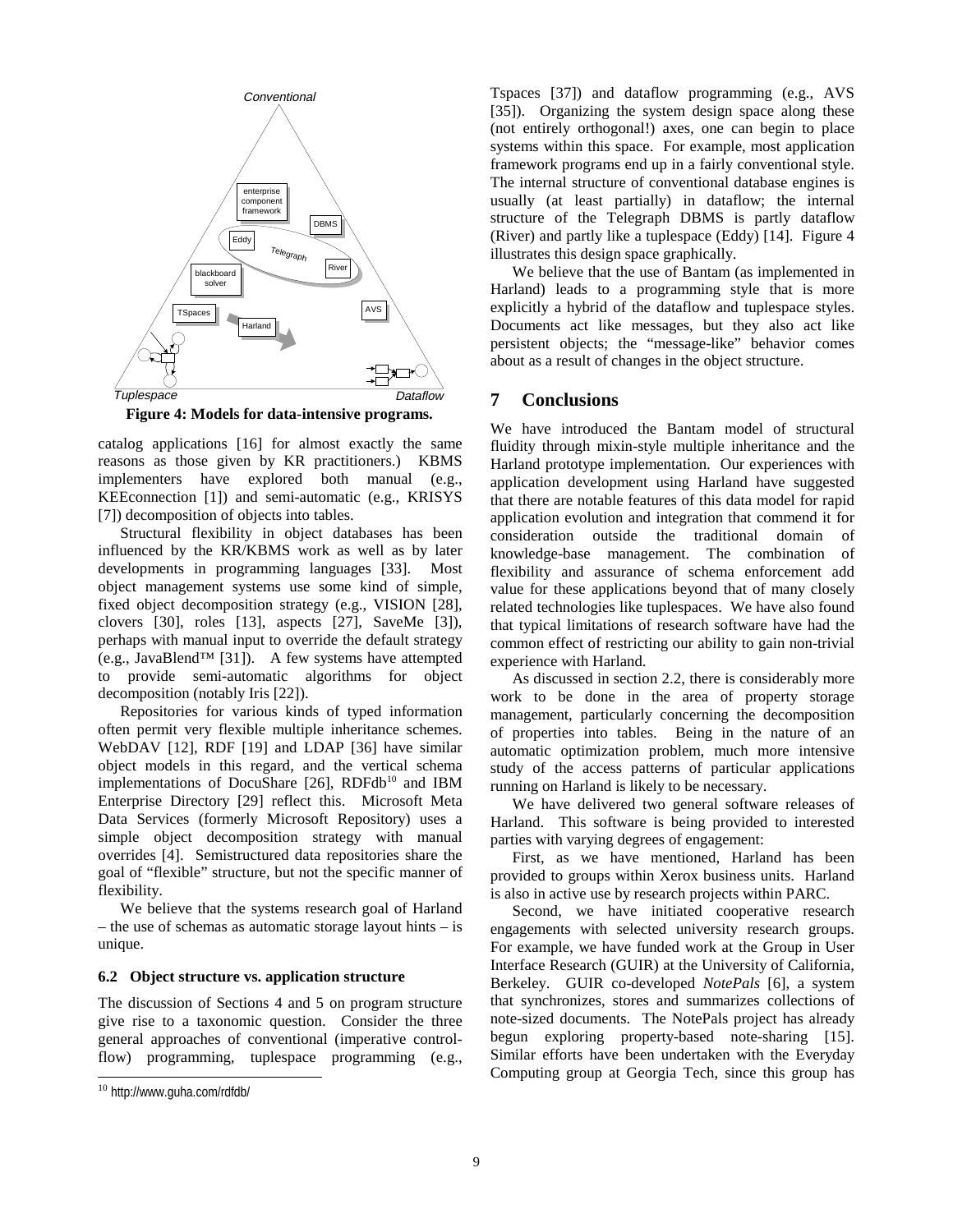similar experience in building collaborative systems (e.g., Flatland [23]) on top of property stores.

Finally, as mentioned in Section 2, the software and associated documentation are available for public download.

We look forward to learning more about the value of the Bantam model of structural fluidity in various application contexts through these collaborations. We expect that further work on Harland itself will be guided by such input.

## **Acknowledgements**

Paul Dourish, Keith Edwards, John Lamping and Tom Rodriguez contributed to the development of the Bantam API. Karin Petersen helped to crystallize the application integration concepts described here. Hans Koomen wrote the bridge software between the existing document applications and Harland; we appreciate his time, effort and constructive feedback. Jun Gabayan provided the bulk of the PostgreSQL support. Finally, we thank all our colleagues who used Harland for their application development and graciously agreed to be interviewed.

## **References**

- [1] Abarbanel, R.M. and M.D. Williams, "A Relational Representation for Knowledge Bases," in *Proc. 1st Int'l Conf. on Expert Database Sys.* (Charleston, SC, Apr. 1986), L. Kerschberg (ed.), Benjamin/Cummings, Menlo Park, CA, 1987, 191- 206.
- [2] Bellotti, V. and I. Smith, "Informing the Design of an Information Management System with Iterative Fieldwork," *Proc. 3rd ACM Conf. on Designing Interactive Sys*., New York, Aug. 2000, 227-238.
- [3] Berchtold, S. *et al*., "SaveMe: A System for Archiving Electronic Documents Using Messaging Groupware," *Proc. Joint Conf. on Work Activities, Coordination & Collaboration*, San Francisco, CA, Feb. 1999, 167-176.
- [4] Bernstein, P.A. *et al*., "The Microsoft Repository," *Proc. 23rd VLDB Conf*., Athens, Greece, Aug. 1997, 3-12.
- [5] Carriero, N. and D. Gelernter, "Linda in Context," *CACM 32*, 4 (Apr. 1989), 444-458.
- [6] Davis, R.C. *et al.*, "NotePals: Light Weight Note Sharing by the Group, for the Group," *Proc. ACM SIGCHI Conf.*, Pittsburgh, PA, May 1999, 338-345.
- [7] Deßloch, S. *et al*., "Advanced Data Processing in KRISYS: Modeling Concepts, Implementation Techniques, and Client/Server Issues," *VLDB J. 7*, 2 (May 1998), 79-95.
- [8] Dourish, P. *et al*., "Presto: An Experimental Architecture for Fluid Interactive Document Spaces," *ACM TOCHI 6*, 2 (June 1999), 133-161.
- [9] Dourish, P. *et al*., "Extending Document Management Systems with User-Specific Active Properties," *ACM TOIS 18*, 2 (Apr. 2000), 140-170.
- [10] Fikes, R. and T. Kehler, "The Role of Frame-Based Representation in Reasoning," *CACM 28*, 9 (Sep. 1985), 904-920.
- [11] Freeman, E. *et al*., *JavaSpaces: Principles, Patterns and Practice*, Addison Wesley, Reading, MA, 1999.
- [12] Goland, Y. *et al*., "HTTP Extensions for Distributed Authoring - WEBDAV," RFC 2518, IETF, Reston, VA, Feb. 1999.
- [13] Gottlob, G. *et al*., "Extending Object-Oriented Systems with Roles," *ACM TOIS 14*, 3 (July 1996), 268-296.
- [14] Hellerstein, J.M. *et al*., "Adaptive Query Processing: Technology in Evolution," *IEEE Data Eng. Bulletin 23*, 2 (June 2000), 7-18.
- [15] Huang, J. and J. Michiels, "Exploring Property-Based Document Organization in a Collaborative Note-Sharing System," *Extended Abstracts, ACM SIGCHI Conf.*, the Hague, the Netherlands, Apr. 2000, 327- 328.
- [16] Jhingran, A., "Moving Up the Food Chain: Supporting E-Commerce Applications on Databases," *SIGMOD Record 29*, 4 (Dec. 2000), 50- 54.
- [17] Karp, P.D. *et al*., "A Collaborative Environment for Authoring Large Knowledge Bases," *J. Intelligent Info. Sys. 13*, 3 (Nov.-Dec. 1999), 155-194.
- [18] Kendall, S.C. *et al.*, "A Note on Distributed Computing," Sun Microsystems Research TR-94-29, Nov. 1994.
- [19] Lassila, O. and R.R. Swick, "Resource Description Framework (RDF) Model and Syntax Specification," W3C, Cambridge, MA, Feb. 1999.
- [20] Levien, R.E. and M.E. Maron, "A Computer System for Inference Execution and Data Retrieval," *CACM 10*, 11 (Nov. 1967), 715-721.
- [21] Lofland, J. and L.H. Lofland, *Analyzing Social Settings*, Wadsworth, Belmont, CA, 1995.
- [22] Lyngbaek, P. and V. Vianu, "Mapping a Semantic Data Model to the Relational Model," *Proc. ACM SIGMOD Conf.*, San Francisco, CA, May 1987, 132- 142.
- [23] Mynatt, E.D. *et al*., "Flatland: New Dimensiolns in Office Whiteboards," *Proc. ACM SIGCHI Conf.*, Pittsburgh, PA, May 1999, 346-353.